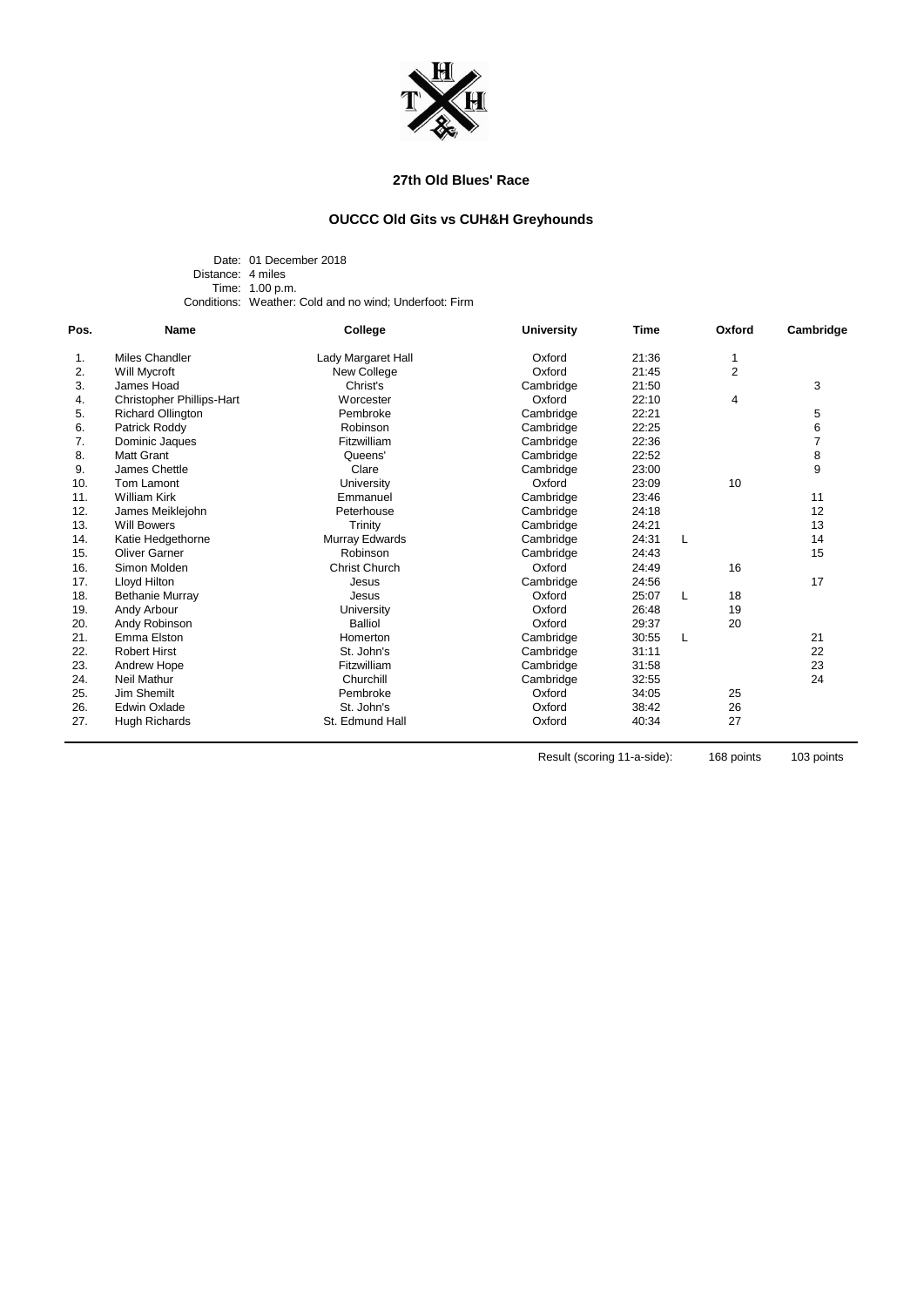

## **43rd Ladies' University Cross-Country Race**

## **Oxford University Cross-Country Club vs Cambridge University Hare & Hounds**

#### Date: 01 December 2018 Distance: 4 miles Time: 2.00 p.m. Conditions: Overcast and heavy

| Pos. | No. | Name                     | College             | <b>University</b> | <b>Time</b> | Oxford | Cambridge      |
|------|-----|--------------------------|---------------------|-------------------|-------------|--------|----------------|
| 1.   | 9.  | Nancy Scott              | Newnham             | Cambridge         | 23.26       |        | 1              |
| 2.   | 15. | <b>Charlotte Dannatt</b> | St. John's          | Oxford            | 23.33       | 2      |                |
| 3.   | 5.  | Niamh Bridson Hubbard    | Magdalene           | Cambridge         | 23.50       |        | 3              |
| 4.   | 4.  | Phoebe Barker            | Robinson            | Cambridge         | 24.01       |        | 4              |
| 5.   | 6.  | Fiona Bunn               | Queens'             | Cambridge         | 24.05       |        | 5              |
| 6.   | 14. | <b>Eleanor Bolton</b>    | Keble               | Oxford            | 24.19       | 6      |                |
| 7.   | 7.  | Lauren Major             | <b>Trinity Hall</b> | Cambridge         | 24.29       |        | $\overline{7}$ |
| 8.   | 21. | Alexandra Shipley        | Worcester           | Oxford            | 24.30       | 8      |                |
| 9.   | 18. | Floren Scrafton          | Worcester           | Oxford            | 24.34       | 9      |                |
| 10.  | 19. | Anna Sharp               | Queen's             | Oxford            | 24.36       | 10     |                |
| 11.  | 16. | Laura John               | Magdalen            | Oxford            | 24.51       | 11     |                |
| 12.  | 17. | <b>Hannah Plaschkes</b>  | New College         | Oxford            | 25.07       |        |                |
| 13.  | 8.  | Julia Maxwell            | Murray Edwards      | Cambridge         | 25.15       |        | 13             |
| 14.  | 10. | <b>Emily Sundquist</b>   | Homerton            | Cambridge         | 25.17       |        |                |
| 15.  | 11. | Florence Wiggins         | Christ's            | Cambridge         | 25.26       |        |                |
| 16.  | 20. | Ella Sharrock            | <b>Balliol</b>      | Oxford            | 25.53       |        |                |

*Result (scoring 6-a-side): 46 points 33 points*